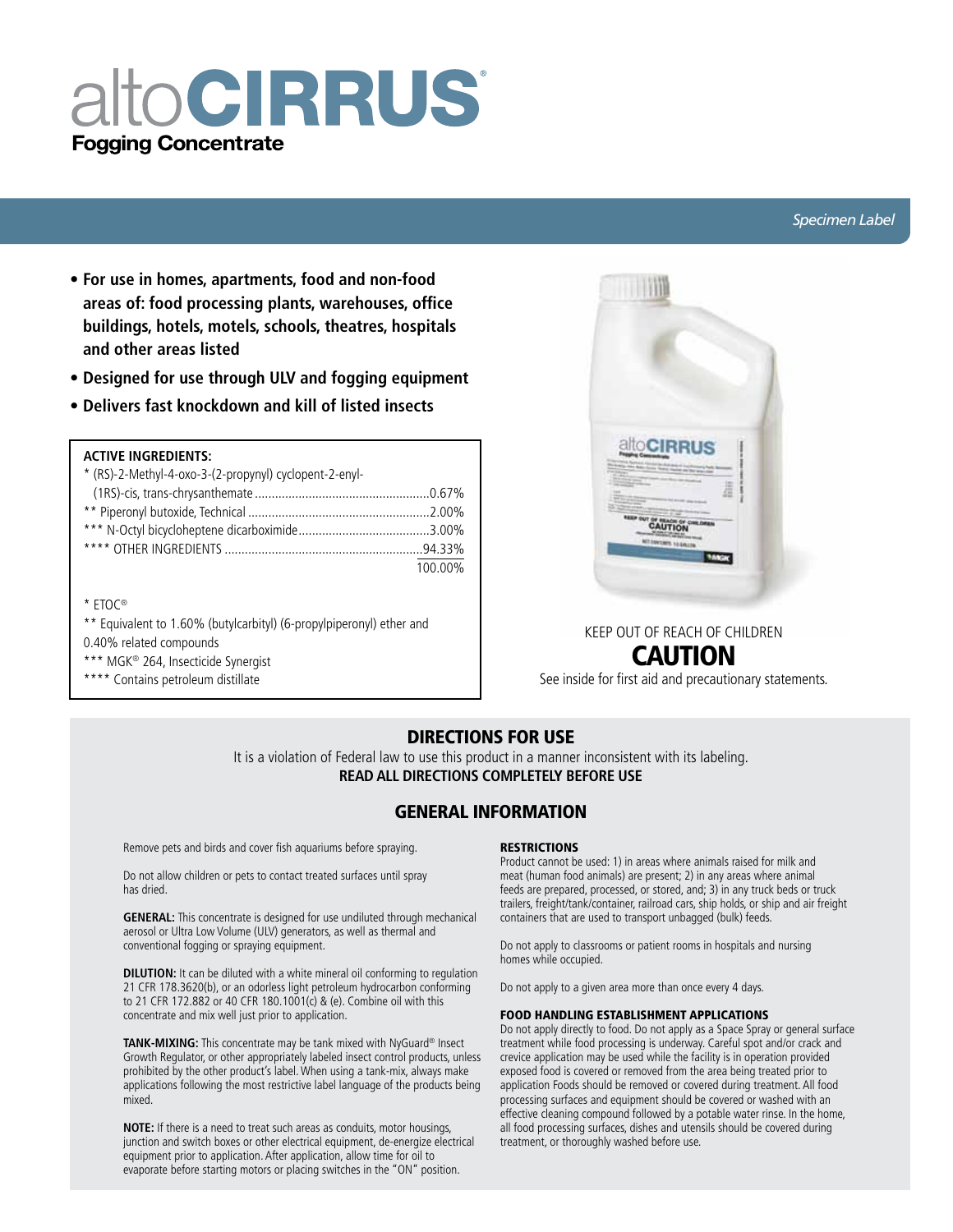#### Insects controlled:

Almond Moths Angoumois Grain Moths Ants Bed Bugs Blister Beetles Blood Sucking Lice Boxelder Bugs Cadelles Carpet Beetles **Centipedes** 

Cereal Beetles Cheese Mites Cheese Skippers Chocolate Cigarette Beetles Clothes Moths Clover Mites Cockroaches Coffee Bean Weevils Confused Flour Beetles **Crickets** Dark Mealworms Darkling Beetles Dried Fruit Beetles Drugstore Beetles

Moths

Cafeterias Campers Canneries

Carpets Churches Circus Tents

Concession

**Centers** Department Earwigs Face Flies Firebrats Fleas Flies Fruit Flies Fungus Gnats Gnats Grain Mites Granary Weevils Harlequin Bugs

Hide Beetles Horn Flies Hornets House Flies Indian Meal **Moths** Khapra Beetles Leaf Hoppers Lesser Grain Borers Mediterranean Flour Moths

Mosquitoes Mushroom Flies Red Flour Beetles Rice Weevils Rusty Grain Beetles Saw-toothed Grain Beetles Scorpions **Silverfish** 

Small Flying Moths Spider Beetles Spiders Stable Flies Stink Bugs Ticks Tobacco Moths Vinegar Flies Warehouse Beetles Wasps

**Waterbugs** Weevils Yellow Jackets Yellow Mealworms

#### For use in and around:

Apartments Arcades Auditoriums **Rakeries** Banquet Facilities Barns Bars **Basements Bathrooms** Beverage Plants Boats Bottling Plants Breweries Brewery Warehouses Buildings Busses Cabinets Cabins Closets Centers **Stands** Stores Day Care Stores

Cargo Aircraft City Missions Communication Condominiums Convenience Court Houses Diners Dining Halls Dog Houses Dormitories Drug Stores Dumpsters Egg Processing Plants Ethanol Plants Factories Food Service Storage and Preparation Areas Freight Containers Fruit Packing Sheds Garages Garbage Bins Garbage Cans

Garbage Compactors Garbage Trucks Gas Stations Grain Elevators Grain Harvesting & Handling Equipment Grain Mills Granaries Grocery Stores Healthcare Facilities Homes (households) Hospices Hospitals Hotels Industrial Installations Institutions

Jails Kennels Kitchens Laboratories Laundromats Lavatories Libraries Liquor Distilleries Liquor Stores Locker Rooms Marina Buildings Mausoleums Meat Packing Plants Mills Mobile Homes **Morgues** Motels Movie Theatres Museums Mushroom Processing Nursing Homes Office Buildings Parking Garages Passenger Railroad Cars Pool Halls Poultry Housing Prisons Public Housing Public Storages Rabbit Processing Plants Railroad Cars Recreational Vehicles (RV's) Recycling **Facilities** 

Restaurants Retail Stores Rice Mills Schools Smoke Shops Stables Storage Bins Storages **Facilities** Stored Food in Multi-walled Packaging or Cloth Bags Stored Food **Warehouses** Stores Supermarkets Textile Mills & **Warehouses Theatres** 

Tobacco **Warehouses** Tool Sheds Trains Trucks Tunnels Universities Utilities Utility Rooms Voids (i.e. attics, false ceilings) Walls & Equipment Voids **Warehouses** Wholesale Stores Wine Cellars Wineries Zoos

#### UNDILUTED APPLICATIONS SPACE SPRAY APPLICATION

**To Kill Flying Insects listed above:** Close doors, windows and shut off all ventilating equipment. Then with a mechanical aerosol generator (no droplets over 50 microns in diameter and 80% less than 30 microns) apply undiluted concentrate at a dosage rate of approximately 1 fl. oz./1,000 ft.<sup>3</sup> of room space. Direct spray toward upper areas of room. Do not remain in treated areas after application, and leave room closed for at least 1 hour. Ventilate thoroughly before occupants are allowed to re-enter.

**To kill Crawling Insects listed above:** Close doors, windows and shut off all ventilating equipment before application. Use concentrate undiluted and apply through equipment which can deliver a pin stream spray. Direct a pin stream spray into all cracks and crevices in woodwork, walls, floors, underneath sinks, behind pipes and in all places where these insects harbor. Contact as many insects as possible with the spray. Do not allow spray to contact stored food. Then, with a mechanical aerosol generator (no droplets over 50 microns in diameter and 80% less than 30 microns) apply undiluted product at the rate of 1 oz./1,000 ft.<sup>3</sup> of space. Leave room closed for at least 1 hour after application. Do not remain in treated areas and ventilate thoroughly before occupants are allowed to re-enter.

**FEDERALLY INSPECTED MEAT & POULTRY ESTABLISHMENTS:** Apply as a space or directed contact spray for control of flying and crawling insects listed (see "Insects controlled" section) in establishments operating under the Federal meat, poultry, shell egg grading and egg products inspection program. Do not apply while food processing is

underway. All food processing surfaces and equipment should be covered or washed with an effective cleaning compound followed by a potable water rinse after application and before processing resumes. Close doors, windows and shut off all ventilating equipment prior to application. When using ULV (Ultra Low Volume) equipment, adjust it to deliver aerosol droplets (30 microns or less) and apply 1 oz./1,000 ft.<sup>3</sup> of space. Leave room closed for at least 1 hour after application and ventilate before occupants are allowed to re-enter.

#### DEEP VOID APPLICATION

**SPOT APPLICATION:** With equipment designed for deep void Ultra Low Volume (ULV) applications follow the manufacturer's recommendations for proper equipment set up and operating pressures. Place the tip of the applicator at or into the crack and crevice to be treated. Apply product in short bursts while keeping tip in position. Allow the air stream to push insecticide deep into voids. Repeat application as necessary to flush insects from voids. Avoid applying to the point of runoff or drip. Ventilate thoroughly before occupants are allowed to re-enter.

#### **LINEAR APPLICATION ALONG BASEBOARDS, TRIM MOLDING, ETC.:** With

equipment designed for deep void ULV application, move applicator tip along the crevice to be treated applying a constant burst of insecticide. Move the tip at a steady rate of approximately 1 ft./second. Avoid applying to the point of runoff or drip. Repeat application as necessary to flush insects from the void. Ventilate thoroughly before occupants are allowed to re-enter.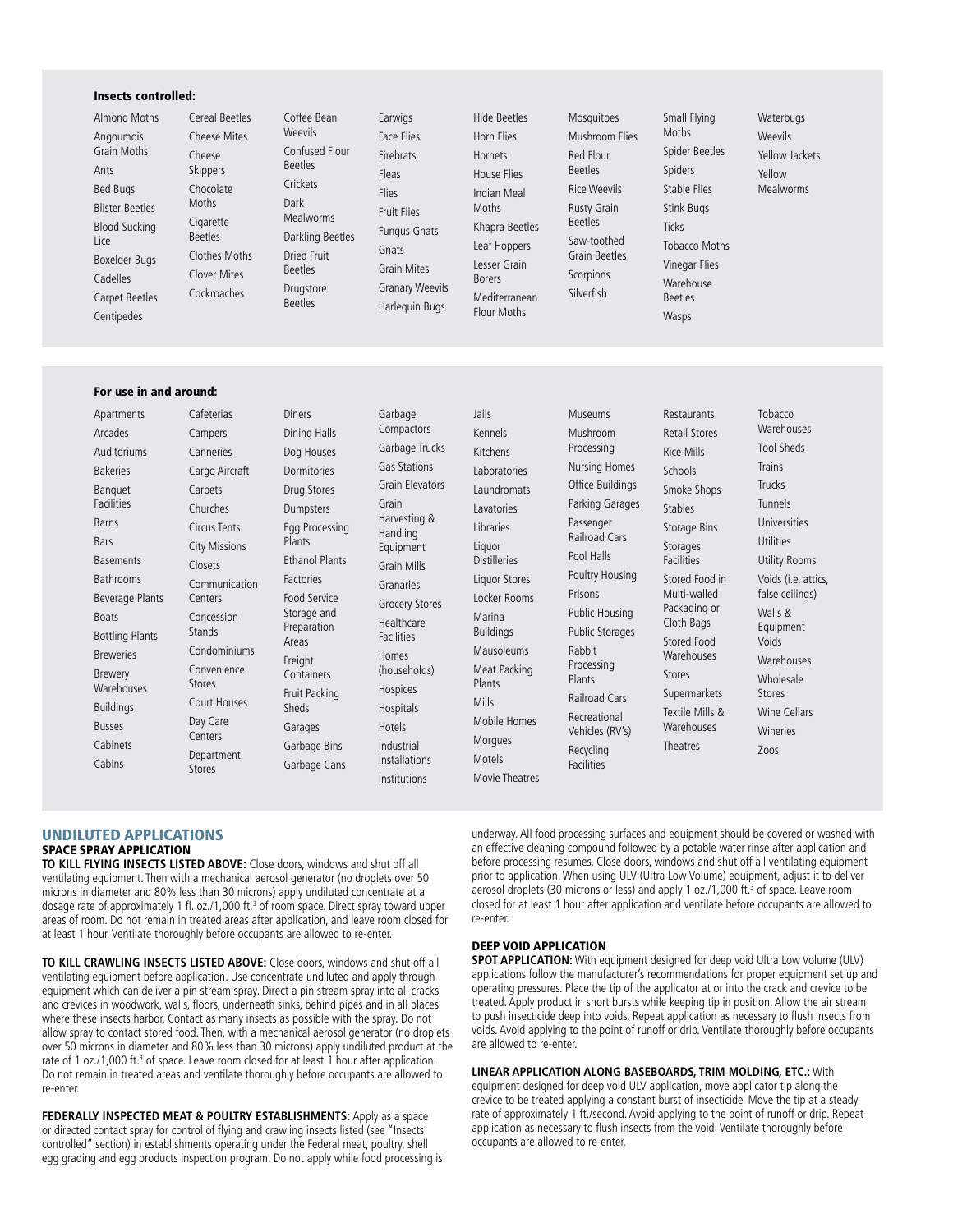**SPOT, OR CRACK AND CREVICE APPLICATIONS - UNDILUTED: Use concentrate** undiluted and apply through equipment which can deliver a pin stream spray. Apply in specific areas such as: cracks and crevices in or behind baseboards, in floors, walls, expansion joints, areas around water and sewer pipes, wall voids, or voids in table legs and equipment where pests can hide as well as other similar areas. Spot treatments may also be made to areas including but not limited to storage areas, closets, doors and windows, behind and under refrigerators, cabinets, sinks, stoves, and other equipment, the underside of shelves, drawers and similar areas. Do not apply where electrical short circuits could occur.

#### DILUTED SPRAY APPLICATIONS

#### **SURFACE SPRAY (Including Spot, Crack and Crevice Treatments):**

Use diluted concentrate with sprayers that give large, wetting spray particles, to insure maximum control of listed crawling insects (see "Insects Controlled" section): Dilute 1 part concentrate with up to 9 parts oil and mix well. Apply as a coarse wetting spray using approximately 1 gallon of spray mixture for 750 square feet of surface. Spray walls, floor and other surfaces thoroughly, being especially careful to apply the spray into all cracks and crevices in woodwork, walls, floors, underneath sinks, behind pipes and in all places where these insects shelter. Treat both the underside and topside of infested carpets. Spray inside of trunks, closets and infested areas of shelving. Treat unloading, storage, handling and processing areas, in and around bins, conveying, processing and handling equipment. Spray thoroughly around the base of heavy machinery and equipment. Apply around doors and windows, behind and under refrigerators, cabinets, sinks, stoves, and other equipment, the underside of shelves, drawers and similar areas. Do not apply where electrical short circuits could occur. Spray insects directly when possible.

**To Kill Accessible Stages of Granary Insects:** Dilute 1 part Concentrate with up to 9 parts of oil and mix well. Spray outside walls of grain bins, flooring, about base of milling machinery, walls and baseboards, areas behind cabinets, around pipes and other insect harborages using 1 gallon spray per 1,000 square feet of surface.

**ANIMAL HOUSING AND PRODUCTION FACILITIES:** Use to control Flying and Crawling Insects listed in the "Insects Controlled" section of this label. Apply as a Space Spray application, Crack and Crevice or Spot Treatment, or as a diluted surface spray. Animals raised for milk and meat production must not be present at the time of application. They may be returned to the facility following ventilation (Space Spray) or once the sprayed material has dried (Surface Application).

**SPACE SPRAY APPLICATION:** To control listed crawling and flying insects. Close doors, windows and shut off all ventilating equipment. Then with a mechanical aerosol generator (no droplets over 50 microns in diameter and 80% less than 30 microns) apply undiluted concentrate at a dosage rate of approximately 1 fl. oz./1,000 ft.<sup>3</sup> of room space. Direct spray toward areas where insects travel, land, harbor and breed, including walls, cages, shelves, ceiling, rafters, support beams, posts, upper areas of facility. Do not allow application to contact bulk animal feedstuffs or drinking water. Do not remain in treated areas after application, and leave facility closed for at least 1 hour. Ventilate thoroughly before milk and meat production animals are allowed to re-enter.

**SURFACE SPRAY APPLICATION (Including Spot, Crack and Crevice**

**TREATMENTS):** Use diluted concentrate with sprayers that give large, wetting spray particles, to insure maximum control of listed insects (see "Insects Controlled" section): Dilute 1 part concentrate with up to 9 parts oil and mix well. Apply as a coarse wetting spray using approximately 1 gallon of spray mixture for 1,000 square feet of surface. Spray walls, floor and other surfaces thoroughly, being especially careful to apply the spray into all cracks and crevices, on walls, floors, ceilings, around windows and doors, behind pipes and in all places where these insects shelter. Treat exterior surface of bins, conveying, and handling equipment. Do not apply where electrical short circuits could occur. Spray insects directly when possible. Animals may be returned to treated area once applied spray has dried.

For best results, use as part of an integrated program with a residual spray such as Onslaught® Microencapsulated Insecticide, and with an Insect Growth Regulator such as NyGuard® IGR Concentrate.

#### **RESTRICTIONS**

Product cannot be used: 1) in areas where animals raised for milk and meat (human food animals) are present; 2) in any areas where animal feeds are prepared, processed, or stored, and; 3) in any truck beds or truck trailers, freight/tank/container, railroad cars, ship holds, or ship and air freight containers that are used to transport unbagged (bulk) feeds.

#### STORAGE AND DISPOSAL

Do not contaminate water, food, or feed by storage or disposal.

PESTICIDE STORAGE: Store in a cool, dry area. Always store pesticides in the original container. Store away from food and pet food.

**PESTICIDE DISPOSAL:** Wastes resulting from the use of this product may be disposed of on site or at an approved waste disposal facility.

**CONTAINER DISPOSAL:** Nonrefillable container. Do not reuse or refill this container. Triple rinse container (or equivalent) promptly after emptying.

For containers with capacities equal to or less than 5 Gallons (18.9 L):

Triple Rinse as follows: Empty the remaining contents into application equipment or a mix tank and drain for 10 seconds after the flow begins to drip. Fill the container ¼ full with water and recap. Shake for 10 seconds. Pour rinsate into application equipment or a mix tank, or store rinsate for later use or disposal. Drain for 10 seconds after the flow begins to drip. Repeat this procedure two more times. Offer for recycling if available or reconditioning if appropriate, or puncture and dispose of in a sanitary landfill, or by other procedures approved by state and local authorities.